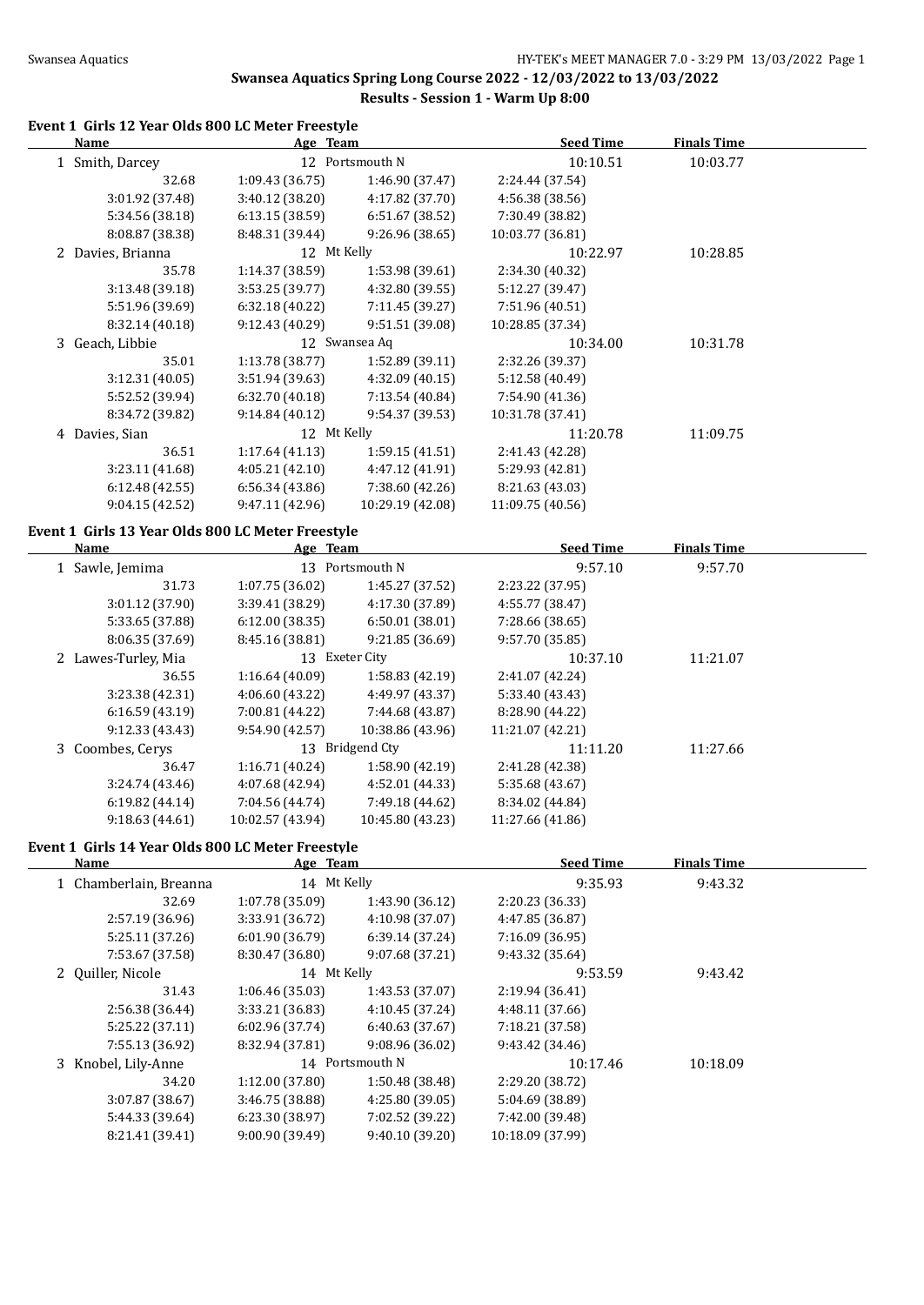# **Swansea Aquatics Spring Long Course 2022 - 12/03/2022 to 13/03/2022**

## **Results - Session 1 - Warm Up 8:00**

## **(Event 1 Girls 14 Year Olds 800 LC Meter Freestyle)**

| Name               | Age Team        |                 | <b>Seed Time</b> | <b>Finals Time</b> |  |
|--------------------|-----------------|-----------------|------------------|--------------------|--|
| 4 Beynon, Gracie   |                 | 14 Bridgend Cty | 10:17.20         | 10:26.32           |  |
| 32.65              | 1:10.21(37.56)  | 1:49.62 (39.41) | 2:29.07 (39.45)  |                    |  |
| 3:08.98 (39.91)    | 3:47.63(38.65)  | 4:26.72 (39.09) | 5:06.81 (40.09)  |                    |  |
| 5:46.96 (40.15)    | 6:26.96(40.00)  | 7:07.02(40.06)  | 7:47.25 (40.23)  |                    |  |
| 8:27.22 (39.97)    | 9:07.43(40.21)  | 9:47.55(40.12)  | 10:26.32 (38.77) |                    |  |
| 5 Williams, Hollie | 14 Nofio S Gar  |                 | 10:29.70         | 10:31.03           |  |
| 36.03              | 1:15.74(39.71)  | 1:55.80(40.06)  | 2:36.45(40.65)   |                    |  |
| 3:17.15(40.70)     | 3:57.99(40.84)  | 4:38.86 (40.87) | 5:18.52 (39.66)  |                    |  |
| 5:58.38 (39.86)    | 6:38.19(39.81)  | 7:18.25(40.06)  | 7:57.89 (39.64)  |                    |  |
| 8:37.22 (39.33)    | 9:16.60 (39.38) | 9:54.49 (37.89) | 10:31.03 (36.54) |                    |  |
| 6 Hale, Gemma      |                 | 14 Swansea Aq   | 10:22.05         | 10:34.90           |  |
| 34.92              | 1:12.99 (38.07) | 1:52.04 (39.05) | 2:31.06 (39.02)  |                    |  |
| 3:11.17(40.11)     | 3:50.43(39.26)  | 4:30.86 (40.43) | 5:10.55 (39.69)  |                    |  |
| 5:51.72 (41.17)    | 6:31.88(40.16)  | 7:12.63(40.75)  | 7:52.83 (40.20)  |                    |  |
| 8:34.32 (41.49)    | 9:14.81 (40.49) | 9:55.47 (40.66) | 10:34.90 (39.43) |                    |  |
|                    |                 |                 |                  |                    |  |

#### **Event 1 Girls 15 Year Olds 800 LC Meter Freestyle**

| <b>Name</b>        | Age Team        |                 | <b>Seed Time</b> | <b>Finals Time</b> |  |
|--------------------|-----------------|-----------------|------------------|--------------------|--|
| 1 Martin, Olivia   | 15 Mt Kelly     |                 | 9:25.77          | 9:53.35            |  |
| 32.96              | 1:08.69 (35.73) | 1:45.28 (36.59) | 2:22.58 (37.30)  |                    |  |
| 2:59.27 (36.69)    | 3:36.80 (37.53) | 4:14.22 (37.42) | 4:51.86 (37.64)  |                    |  |
| 5:29.22 (37.36)    | 6:07.08(37.86)  | 6:45.04(37.96)  | 7:22.97 (37.93)  |                    |  |
| 8:00.93 (37.96)    | 8:38.77 (37.84) | 9:16.11 (37.34) | 9:53.35 (37.24)  |                    |  |
| 2 Rowsell, Alice   |                 | 15 Portsmouth N | 9:52.90          | 9:56.62            |  |
| 33.30              | 1:10.02 (36.72) | 1:47.50 (37.48) | 2:24.90 (37.40)  |                    |  |
| 3:02.30 (37.40)    | 3:39.62 (37.32) | 4:17.36 (37.74) | 4:55.35 (37.99)  |                    |  |
| 5:33.51 (38.16)    | 6:11.86 (38.35) | 6:49.88 (38.02) | 7:28.06 (38.18)  |                    |  |
| 8:05.91 (37.85)    | 8:43.66 (37.75) | 9:20.67 (37.01) | 9:56.62(35.95)   |                    |  |
| 3 Russell, Annabel |                 | 15 Co Leicester | 9:45.50          | 9:57.22            |  |
| 33.53              | 1:09.55(36.02)  | 1:46.61 (37.06) | 2:23.98 (37.37)  |                    |  |
| 3:01.49 (37.51)    | 3:39.38 (37.89) | 4:17.20 (37.82) | 4:54.98 (37.78)  |                    |  |
| 5:32.81 (37.83)    | 6:10.61 (37.80) | 6:48.37 (37.76) | 7:26.23 (37.86)  |                    |  |
| 8:04.22 (37.99)    | 8:42.17 (37.95) | 9:20.18 (38.01) | 9:57.22 (37.04)  |                    |  |
| 4 Dixon, Millie    | 15 Mt Kelly     |                 | 9:52.62          | 10:02.79           |  |
| 34.28              | 1:11.64 (37.36) | 1:49.50 (37.86) | 2:28.08 (38.58)  |                    |  |
| 3:05.77 (37.69)    | 3:43.41(37.64)  | 4:20.51 (37.10) | 4:57.63 (37.12)  |                    |  |
| 5:35.66 (38.03)    | 6:14.65(38.99)  | 6:52.00(37.35)  | 7:30.84 (38.84)  |                    |  |
| 8:09.59 (38.75)    | 8:47.86 (38.27) | 9:25.79 (37.93) | 10:02.79 (37.00) |                    |  |
| 5 Gronow, Mia      |                 | 15 Bridgend Cty | 10:18.70         | 10:36.00           |  |
| 33.64              | 1:11.00 (37.36) | 1:50.02 (39.02) | 2:29.12 (39.10)  |                    |  |
| 3:09.12 (40.00)    | 3:48.70 (39.58) | 4:29.08 (40.38) | 5:09.38 (40.30)  |                    |  |
| 5:50.15 (40.77)    | 6:30.76(40.61)  | 7:11.39 (40.63) | 7:52.43 (41.04)  |                    |  |
| 8:33.46 (41.03)    | 9:14.68 (41.22) | 9:55.72 (41.04) | 10:36.00 (40.28) |                    |  |

## **Event 1 Girls 16 Year Olds 800 LC Meter Freestyle**

| <b>Name</b>      | Age Team        |                 | <b>Seed Time</b> | <b>Finals Time</b> |  |
|------------------|-----------------|-----------------|------------------|--------------------|--|
| 1 Oxley, Harriet |                 | 16 Co Leicester |                  | 9:20.65            |  |
| 32.05            | 1:06.66(34.61)  | 1:41.80(35.14)  | 2:16.99(35.19)   |                    |  |
| 2:52.06 (35.07)  | 3:27.56 (35.50) | 4:03.00(35.44)  | 4:38.42 (35.42)  |                    |  |
| 5:13.51 (35.09)  | 5:49.13 (35.62) | 6:24.60(35.47)  | 7:00.40 (35.80)  |                    |  |
| 7:35.54 (35.14)  | 8:11.35(35.81)  | 8:46.75 (35.40) | 9:20.65(33.90)   |                    |  |
| 2 Hickman, Eve   |                 | 16 Bridgend Cty | 9:55.63          | 9:46.22            |  |
| 31.37            | 1:06.29(34.92)  | 1:42.87 (36.58) | 2:19.14(36.27)   |                    |  |
| 2:56.42 (37.28)  | 3:33.31 (36.89) | 4:11.02(37.71)  | 4:47.57 (36.55)  |                    |  |
| 5:25.45 (37.88)  | 6:02.59(37.14)  | 6:40.33(37.74)  | 7:17.86 (37.53)  |                    |  |
| 7:55.62 (37.76)  | 8:32.99 (37.37) | 9:10.60(37.61)  | 9:46.22(35.62)   |                    |  |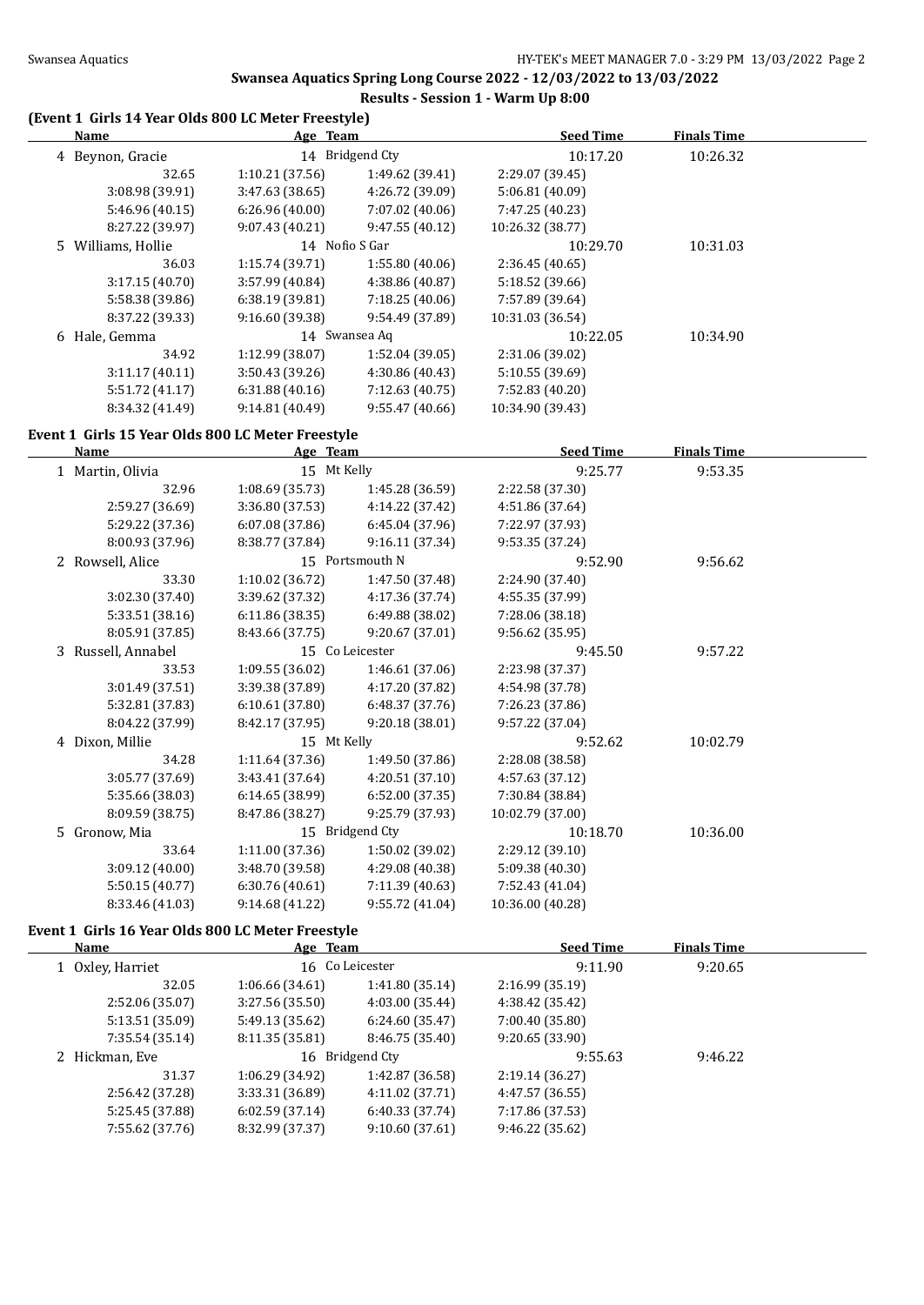$\overline{a}$ 

# **Swansea Aquatics Spring Long Course 2022 - 12/03/2022 to 13/03/2022**

## **Results - Session 1 - Warm Up 8:00**

# **(Event 1 Girls 16 Year Olds 800 LC Meter Freestyle)**

| Name            | Age Team       |                  | <b>Seed Time</b> | <b>Finals Time</b> |  |
|-----------------|----------------|------------------|------------------|--------------------|--|
| 3 Johns, Ffion  |                | 16 Swansea Ag    | 10:28.90         | 10:43.57           |  |
| 35.02           | 1:13.99(38.97) | 1:53.22 (39.23)  | 2:33.14 (39.92)  |                    |  |
| 3:13.04(39.90)  | 3:53.39(40.35) | 4:34.07 (40.68)  | 5:15.30(41.23)   |                    |  |
| 5:56.07 (40.77) | 6:37.32(41.25) | 7:18.75 (41.43)  | 8:00.48 (41.73)  |                    |  |
| 8:41.84 (41.36) | 9:23.01(41.17) | 10:03.88 (40.87) | 10:43.57 (39.69) |                    |  |
| 4 Lewis, Caera  | 16 Pembs Cty   |                  | 10:23.80         | 11:02.18           |  |
| 34.02           | 1:12.62(38.60) | 1:52.42 (39.80)  | 2:32.59(40.17)   |                    |  |
| 3:13.75(41.16)  | 3:55.24(41.49) | 4:37.89 (42.65)  | 5:19.94 (42.05)  |                    |  |
| 6:02.92(42.98)  | 6:45.84(42.92) | 7:28.74 (42.90)  | 8:11.78 (43.04)  |                    |  |
| 8:54.71 (42.93) | 9:37.16(42.45) | 10:19.70 (42.54) | 11:02.18 (42.48) |                    |  |
|                 |                |                  |                  |                    |  |

### **Event 1 Girls 17 & Over 800 LC Meter Freestyle**

| <b>Name</b>              | Age Team        |                 | <b>Seed Time</b> | <b>Finals Time</b> |  |
|--------------------------|-----------------|-----------------|------------------|--------------------|--|
| 1 Forwood, Emily         | 17 Mt Kelly     |                 | 9:16.99          | 9:25.04            |  |
| 31.90                    | 1:06.84 (34.94) | 1:41.63 (34.79) | 2:16.83 (35.20)  |                    |  |
| 2:52.17 (35.34)          | 3:27.62 (35.45) | 4:02.71 (35.09) | 4:37.90 (35.19)  |                    |  |
| 5:13.10 (35.20)          | 5:48.71 (35.61) | 6:24.33 (35.62) | 7:00.46 (36.13)  |                    |  |
| 7:36.44 (35.98)          | 8:13.15 (36.71) | 8:49.59 (36.44) | 9:25.04 (35.45)  |                    |  |
| 2 Main, Sophie           | 18 Mt Kelly     |                 | 9:07.29          | 9:29.94            |  |
| 31.93                    | 1:06.64 (34.71) | 1:41.60 (34.96) | 2:17.06 (35.46)  |                    |  |
| 2:52.32 (35.26)          | 3:28.34 (36.02) | 4:04.18 (35.84) | 4:40.70 (36.52)  |                    |  |
| 5:17.15 (36.45)          | 5:53.51 (36.36) | 6:29.80 (36.29) | 7:06.15 (36.35)  |                    |  |
| 7:42.73 (36.58)          | 8:19.14 (36.41) | 8:54.99 (35.85) | 9:29.94 (34.95)  |                    |  |
| 3 Visser Velez, Almudena |                 | 20 Exeter City  | 9:25.30          | 9:38.42            |  |
| 32.40                    | 1:07.73 (35.33) | 1:43.66 (35.93) | 2:19.77 (36.11)  |                    |  |
| 2:56.26 (36.49)          | 3:33.03 (36.77) | 4:09.79 (36.76) | 4:47.07 (37.28)  |                    |  |
| 5:24.35 (37.28)          | 6:01.16(36.81)  | 6:37.90 (36.74) | 7:14.79 (36.89)  |                    |  |
| 7:51.11 (36.32)          | 8:27.92 (36.81) | 9:03.65 (35.73) | 9:38.42 (34.77)  |                    |  |
| 4 Bamborough, Katie      | 17 Mt Kelly     |                 | 9:34.50          | 9:39.66            |  |
| 32.20                    | 1:07.64 (35.44) | 1:43.98 (36.34) | 2:20.44 (36.46)  |                    |  |
| 2:57.17 (36.73)          | 3:33.82 (36.65) | 4:10.25 (36.43) | 4:46.69 (36.44)  |                    |  |
| 5:23.56 (36.87)          | 6:00.36 (36.80) | 6:37.33 (36.97) | 7:14.15 (36.82)  |                    |  |
| 7:51.24 (37.09)          | 8:27.99 (36.75) | 9:04.71 (36.72) | 9:39.66 (34.95)  |                    |  |
| 5 Jovanov, Mila          | 17 Mt Kelly     |                 | 9:38.40          | 9:43.70            |  |
| 32.50                    | 1:08.10 (35.60) | 1:43.80 (35.70) | 2:19.80 (36.00)  |                    |  |
| 2:55.79 (35.99)          | 3:32.20 (36.41) | 4:08.51 (36.31) | 4:45.83 (37.32)  |                    |  |
| 5:23.03 (37.20)          | 6:00.83 (37.80) | 6:37.94 (37.11) | 7:16.05 (38.11)  |                    |  |
| 7:53.61 (37.56)          | 8:31.82 (38.21) | 9:08.41 (36.59) | 9:43.70 (35.29)  |                    |  |
| 6 Cressey-Rodgers, Deryn |                 | 18 Nofio S Gar  | 9:49.60          | 9:56.77            |  |
| 33.20                    | 1:09.81 (36.61) | 1:47.23 (37.42) | 2:24.96 (37.73)  |                    |  |
| 3:02.73 (37.77)          | 3:40.52 (37.79) | 4:18.67 (38.15) | 4:56.54 (37.87)  |                    |  |
| 5:34.65 (38.11)          | 6:12.87 (38.22) | 6:50.58 (37.71) | 7:28.22 (37.64)  |                    |  |
| 8:06.02 (37.80)          | 8:43.54 (37.52) | 9:20.69 (37.15) | 9:56.77 (36.08)  |                    |  |
| 7 Gillett, Keira         |                 | 17 Swansea Aq   | 10:06.90         | 10:14.08           |  |
| 34.19                    | 1:11.15 (36.96) | 1:49.14 (37.99) | 2:27.55 (38.41)  |                    |  |
| 3:05.99 (38.44)          | 3:44.90 (38.91) | 4:23.75 (38.85) | 5:03.20 (39.45)  |                    |  |
| 5:42.54 (39.34)          | 6:21.40 (38.86) | 7:00.35 (38.95) | 7:39.50 (39.15)  |                    |  |
| 8:18.41 (38.91)          | 8:57.75 (39.34) | 9:36.69 (38.94) | 10:14.08 (37.39) |                    |  |
| 8 Edwards, Hannah        |                 | 20 Swansea Aq   | 9:42.48          | 10:14.93           |  |
| 33.63                    | 1:10.55 (36.92) | 1:48.45 (37.90) | 2:26.28 (37.83)  |                    |  |
| 3:04.73 (38.45)          | 3:43.05 (38.32) | 4:21.67 (38.62) | 5:00.65 (38.98)  |                    |  |
| 5:39.94 (39.29)          | 6:19.20 (39.26) | 6:58.44 (39.24) | 7:37.73 (39.29)  |                    |  |
| 8:17.26 (39.53)          | 8:56.61 (39.35) | 9:36.10 (39.49) | 10:14.93 (38.83) |                    |  |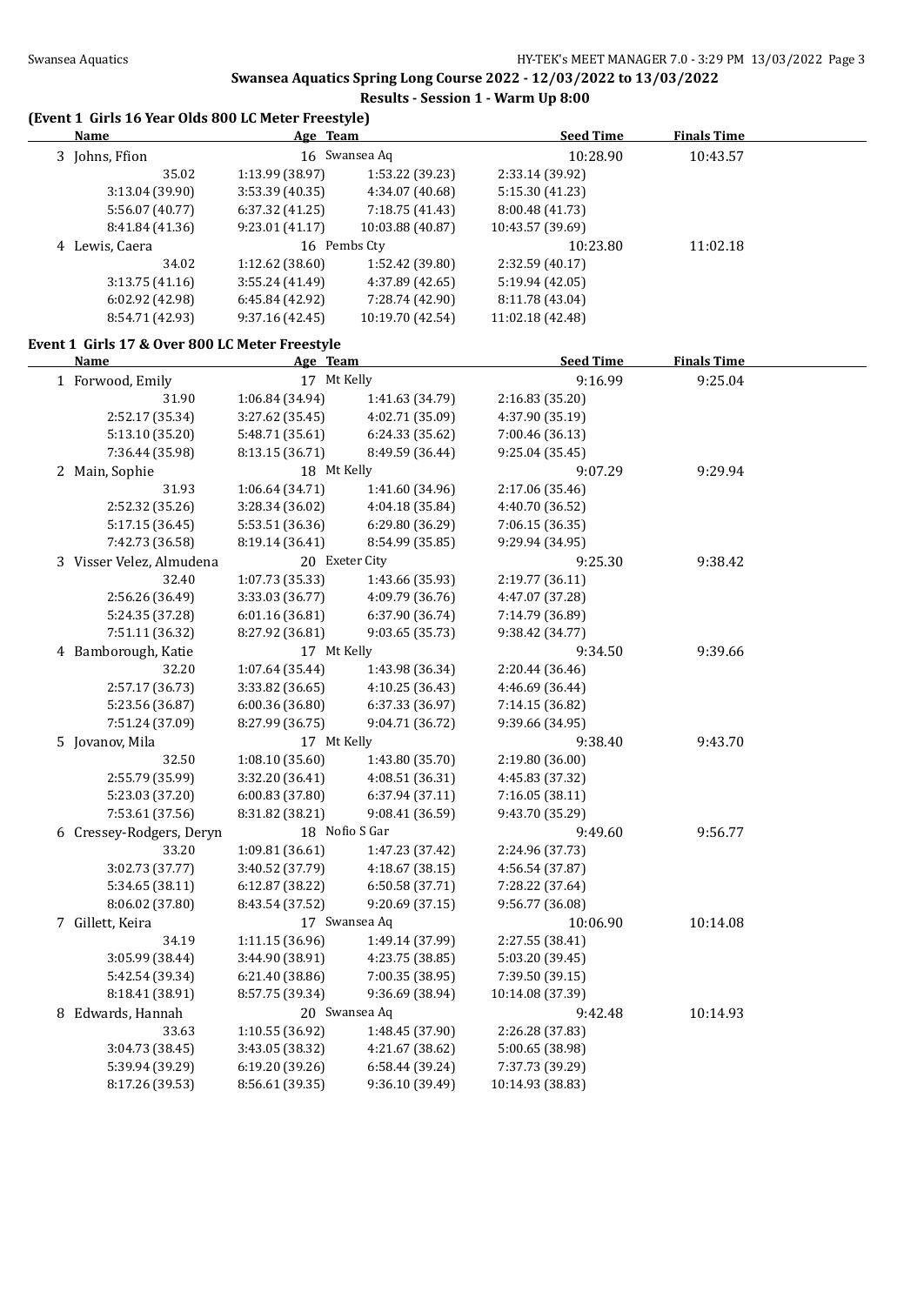# **Swansea Aquatics Spring Long Course 2022 - 12/03/2022 to 13/03/2022**

# **Results - Session 1 - Warm Up 8:00**

## **Event 2 Boys 13 Year Olds 1500 LC Meter Freestyle**

| Name |                    | Age Team         |                  | <b>Seed Time</b> | <b>Finals Time</b> |  |
|------|--------------------|------------------|------------------|------------------|--------------------|--|
|      | 1 Jennings, Thomas |                  | 13 Portsmouth N  | 18:31.92         | 18:00.56           |  |
|      | 30.88              | 1:05.71(34.83)   | 1:41.47(35.76)   | 2:17.46 (35.99)  |                    |  |
|      | 2:53.04 (35.58)    | 3:29.37 (36.33)  | 4:05.31 (35.94)  | 4:41.58 (36.27)  |                    |  |
|      | 5:17.92 (36.34)    | 5:54.60 (36.68)  | 6:31.20(36.60)   | 7:07.73 (36.53)  |                    |  |
|      | 7:44.11 (36.38)    | 8:20.07 (35.96)  | 8:56.33 (36.26)  | 9:32.82(36.49)   |                    |  |
|      | 10:09.18 (36.36)   | 10:45.74 (36.56) | 11:21.74 (36.00) | 11:58.14 (36.40) |                    |  |
|      | 12:34.15 (36.01)   | 13:10.99 (36.84) | 13:47.41 (36.42) | 14:24.04 (36.63) |                    |  |
|      | 15:00.50 (36.46)   | 15:37.74 (37.24) | 16:13.86 (36.12) | 16:49.83 (35.97) |                    |  |
|      | 17:25.54 (35.71)   | 18:00.56 (35.02) |                  |                  |                    |  |
|      |                    |                  |                  |                  |                    |  |

## **Event 2 Boys 15 Year Olds 1500 LC Meter Freestyle**

| Name              | Age Team         |                  | <b>Seed Time</b> | <b>Finals Time</b> |  |
|-------------------|------------------|------------------|------------------|--------------------|--|
| 1 Harris, Daniel  | 15 <sup>2</sup>  | Co Leicester     | 17:07.80         | 17:48.16           |  |
| 30.62             | 1:04.18(33.56)   | 1:38.60 (34.42)  | 2:13.71 (35.11)  |                    |  |
| 2:50.04 (36.33)   | 3:25.56 (35.52)  | 4:01.43 (35.87)  | 4:37.16 (35.73)  |                    |  |
| 5:13.21 (36.05)   | 5:48.72 (35.51)  | 6:25.05(36.33)   | 7:00.84 (35.79)  |                    |  |
| 7:37.05 (36.21)   | 8:13.55 (36.50)  | 8:49.40 (35.85)  | 9:24.91 (35.51)  |                    |  |
| 10:01.33 (36.42)  | 10:37.27 (35.94) | 11:13.52 (36.25) | 11:49.46 (35.94) |                    |  |
| 12:25.73 (36.27)  | 13:01.71 (35.98) | 13:37.80 (36.09) | 14:13.58 (35.78) |                    |  |
| 14:50.05 (36.47)  | 15:26.04 (35.99) | 16:01.46 (35.42) | 16:37.12 (35.66) |                    |  |
| 17:13.39 (36.27)  | 17:48.16 (34.77) |                  |                  |                    |  |
| 2 Neilan, Patrick | 15               | Exeter City      | 18:59.13         | 18:24.08           |  |
| 31.55             | 1:06.57(35.02)   | 1:43.48 (36.91)  | 2:20.23 (36.75)  |                    |  |
| 2:56.72 (36.49)   | 3:33.38(36.66)   | 4:10.54(37.16)   | 4:48.05 (37.51)  |                    |  |
| 5:25.92 (37.87)   | 6:03.10(37.18)   | 6:39.74(36.64)   | 7:17.01 (37.27)  |                    |  |
| 7:54.67 (37.66)   | 8:32.50 (37.83)  | 9:09.53 (37.03)  | 9:46.82 (37.29)  |                    |  |
| 10:24.63 (37.81)  | 11:01.48 (36.85) | 11:38.91 (37.43) | 12:16.74 (37.83) |                    |  |
| 12:54.30 (37.56)  | 13:32.22 (37.92) | 14:09.92 (37.70) | 14:47.06 (37.14) |                    |  |
| 15:23.94 (36.88)  | 16:00.70 (36.76) | 16:37.45 (36.75) | 17:13.78 (36.33) |                    |  |
| 17:50.49 (36.71)  | 18:24.08 (33.59) |                  |                  |                    |  |

### **Event 2 Boys 16 Year Olds 1500 LC Meter Freestyle**

| Name                     | Age Team         |                  | <b>Seed Time</b> | <b>Finals Time</b> |  |
|--------------------------|------------------|------------------|------------------|--------------------|--|
| 1 Cummings-Candal, James |                  | 16 Portsmouth N  | 16:57.34         | 17:09.90           |  |
| 29.34                    |                  | 1:35.19()        |                  |                    |  |
| 2:41.84()                |                  | 3:49.82()        |                  |                    |  |
| 4:58.33()                |                  | 6:06.77()        |                  |                    |  |
| 7:16.71()                |                  | 8:26.56()        |                  |                    |  |
| 9:35.93(                 |                  | 10:45.56()       |                  |                    |  |
| 11:55.27()               | 12:29.58 (34.31) | 13:04.78 (35.20) | 13:39.87 (35.09) |                    |  |
| 14:14.42 (34.55)         | 14:49.32 (34.90) | 15:24.32 (35.00) | 15:59.47 (35.15) |                    |  |
| 16:35.43 (35.96)         | 17:09.90 (34.47) |                  |                  |                    |  |
| 2 Davies, Anthony        | 16 Mt Kelly      |                  | 17:19.62         | 17:13.27           |  |
| 30.34                    | 1:03.46(33.12)   | 1:37.30 (33.84)  | 2:11.13 (33.83)  |                    |  |
| 2:45.25 (34.12)          | 3:19.55(34.30)   | 3:53.72 (34.17)  | 4:28.21 (34.49)  |                    |  |
| 5:02.67 (34.46)          | 5:36.98 (34.31)  | 6:11.34(34.36)   | 6:45.44(34.10)   |                    |  |
| 7:19.78 (34.34)          | 7:54.55 (34.77)  | 8:29.11 (34.56)  | 9:03.84 (34.73)  |                    |  |
| 9:38.47 (34.63)          | 10:13.34 (34.87) | 10:48.09 (34.75) | 11:23.40 (35.31) |                    |  |
| 11:58.55 (35.15)         | 12:33.68 (35.13) | 13:08.87 (35.19) | 13:44.60 (35.73) |                    |  |
| 14:20.43 (35.83)         | 14:55.88 (35.45) | 15:30.80 (34.92) | 16:05.55 (34.75) |                    |  |
| 16:40.88 (35.33)         | 17:13.27 (32.39) |                  |                  |                    |  |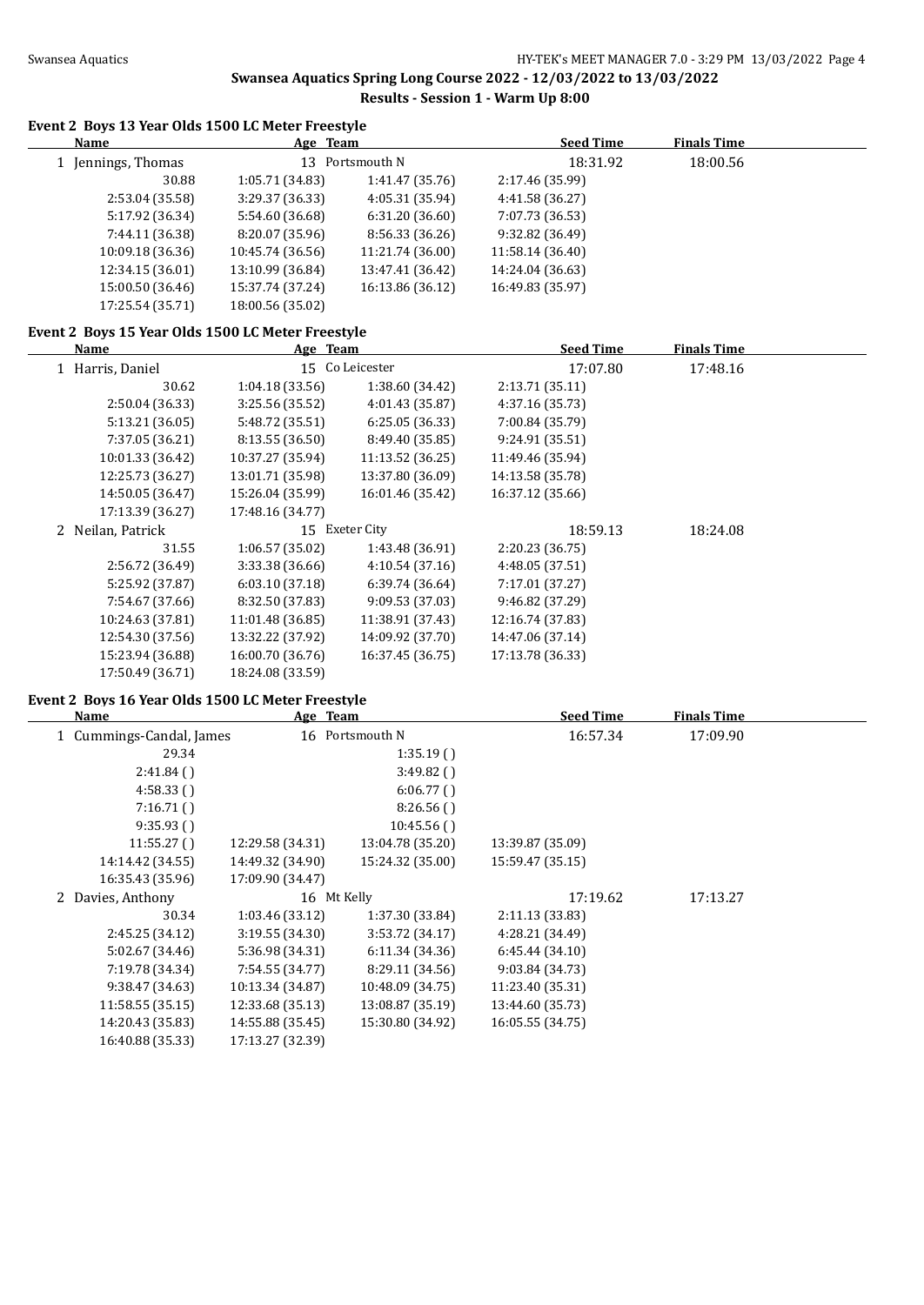# **Swansea Aquatics Spring Long Course 2022 - 12/03/2022 to 13/03/2022**

## **Results - Session 1 - Warm Up 8:00**

## **(Event 2 Boys 16 Year Olds 1500 LC Meter Freestyle)**

| <b>Name</b>                                    | Age Team         |                  | <b>Seed Time</b> | <b>Finals Time</b> |  |
|------------------------------------------------|------------------|------------------|------------------|--------------------|--|
| 3 Lambert, George                              |                  | 16 Portsmouth N  | 17:50.50         | 18:25.43           |  |
| 30.64                                          | 1:05.57 (34.93)  | 1:40.95 (35.38)  | 2:17.02 (36.07)  |                    |  |
| 2:52.79 (35.77)                                | 3:28.69 (35.90)  | 4:04.71 (36.02)  | 4:40.98 (36.27)  |                    |  |
| 5:17.40 (36.42)                                | 5:53.92 (36.52)  | 6:29.99 (36.07)  | 7:06.46 (36.47)  |                    |  |
| 7:42.66 (36.20)                                | 8:19.40 (36.74)  | 8:55.96 (36.56)  | 9:32.78 (36.82)  |                    |  |
| 10:09.59 (36.81)                               | 10:46.97 (37.38) | 11:24.26 (37.29) | 12:02.13 (37.87) |                    |  |
| 12:39.89 (37.76)                               | 13:18.57 (38.68) | 13:56.60 (38.03) | 14:35.52 (38.92) |                    |  |
| 15:13.70 (38.18)                               | 15:53.04 (39.34) | 16:30.88 (37.84) | 17:09.26 (38.38) |                    |  |
| 17:47.98 (38.72)                               | 18:25.43 (37.45) |                  |                  |                    |  |
| Event 2 Boys 17 & Over 1500 LC Meter Freestyle |                  |                  |                  |                    |  |
| Name                                           | Age Team         |                  | <b>Seed Time</b> | <b>Finals Time</b> |  |
| 1 Jervis, Daniel                               |                  | 25 Swansea Uni   | 14:46.55         | 15:15.46           |  |
| 27.10                                          | 56.83 (29.73)    | 1:26.99 (30.16)  | 1:57.56 (30.57)  |                    |  |
| 2:28.14 (30.58)                                | 2:58.59 (30.45)  | 3:29.15 (30.56)  | 3:59.76 (30.61)  |                    |  |
| 4:30.72 (30.96)                                | 5:01.53 (30.81)  | 5:32.28 (30.75)  | 6:02.86 (30.58)  |                    |  |
| 6:33.60 (30.74)                                | 7:04.44 (30.84)  | 7:35.40 (30.96)  | 8:06.11 (30.71)  |                    |  |
| 8:36.85 (30.74)                                | 9:07.50 (30.65)  | 9:38.60(31.10)   | 10:09.42 (30.82) |                    |  |
| 10:40.42 (31.00)                               | 11:11.18 (30.76) | 11:42.12 (30.94) | 12:12.95 (30.83) |                    |  |
| 12:43.86 (30.91)                               | 13:14.88 (31.02) | 13:45.69 (30.81) | 14:16.41 (30.72) |                    |  |
| 14:46.88 (30.47)                               | 15:15.46 (28.58) |                  |                  |                    |  |
| 2 Hughes, Nathan                               |                  | 21 Swansea Uni   | 15:58.13         | 15:43.83           |  |
|                                                |                  |                  |                  |                    |  |
| 27.77                                          | 57.91 (30.14)    | 1:28.92 (31.01)  | 2:00.62 (31.70)  |                    |  |
| 2:32.22 (31.60)                                | 3:04.01 (31.79)  | 3:35.63 (31.62)  | 4:07.48 (31.85)  |                    |  |
| 4:39.15 (31.67)                                | 5:10.86 (31.71)  | 5:42.28 (31.42)  | 6:14.10 (31.82)  |                    |  |
| 6:45.81 (31.71)                                | 7:17.75 (31.94)  | 7:49.38 (31.63)  | 8:20.99 (31.61)  |                    |  |
| 8:52.53 (31.54)                                | 9:24.21 (31.68)  | 9:55.78 (31.57)  | 10:27.60 (31.82) |                    |  |
| 10:59.17 (31.57)                               | 11:30.82 (31.65) | 12:02.54 (31.72) | 12:34.24 (31.70) |                    |  |
| 13:06.12 (31.88)                               | 13:37.98 (31.86) | 14:09.82 (31.84) | 14:41.53 (31.71) |                    |  |
| 15:13.09 (31.56)                               | 15:43.83 (30.74) |                  |                  |                    |  |
| 3 Deighan, Joseph                              |                  | 19 Swansea Uni   | 15:49.00         | 15:55.43           |  |
| 28.34                                          | 59.00 (30.66)    | 1:29.97 (30.97)  | 2:01.58 (31.61)  |                    |  |
| 2:32.93 (31.35)                                | 3:04.75 (31.82)  | 3:36.64 (31.89)  | 4:08.25 (31.61)  |                    |  |
| 4:40.04 (31.79)                                | 5:11.50 (31.46)  | 5:43.53 (32.03)  | 6:15.28(31.75)   |                    |  |
| 6:47.44 (32.16)                                | 7:19.22 (31.78)  | 7:51.43 (32.21)  | 8:23.44 (32.01)  |                    |  |
| 8:55.74 (32.30)                                | 9:27.87 (32.13)  | 10:00.17 (32.30) | 10:32.25 (32.08) |                    |  |
| 11:04.84 (32.59)                               | 11:36.75 (31.91) | 12:09.43 (32.68) | 12:41.64 (32.21) |                    |  |
| 13:14.40 (32.76)                               | 13:46.74 (32.34) | 14:19.66 (32.92) | 14:52.29 (32.63) |                    |  |
| 15:24.66 (32.37)                               | 15:55.43 (30.77) |                  |                  |                    |  |
| 4 McCann, Sean                                 |                  | 17 Co Leicester  | 16:30.10         | 16:56.88           |  |
| 30.07                                          | 1:03.46 (33.39)  | 1:37.44 (33.98)  | 2:11.75 (34.31)  |                    |  |
| 2:45.74 (33.99)                                | 3:19.93 (34.19)  | 3:54.18 (34.25)  | 4:28.58 (34.40)  |                    |  |
| 5:03.08 (34.50)                                | 5:37.58 (34.50)  | 6:11.78 (34.20)  | 6:46.17 (34.39)  |                    |  |
| 7:20.65 (34.48)                                | 7:55.11 (34.46)  | 8:29.78 (34.67)  | 9:04.66 (34.88)  |                    |  |
| 9:39.67 (35.01)                                | 10:14.64 (34.97) | 10:49.08 (34.44) | 11:23.17 (34.09) |                    |  |
| 11:57.15 (33.98)                               | 12:31.09 (33.94) | 13:05.28 (34.19) | 13:39.49 (34.21) |                    |  |
| 14:13.38 (33.89)                               | 14:47.27 (33.89) | 15:20.31 (33.04) | 15:53.45 (33.14) |                    |  |
| 16:26.27 (32.82)                               | 16:56.88 (30.61) |                  |                  |                    |  |
| 5 Deffains, Thomas                             | 18 Mt Kelly      |                  | 16:24.74         | 17:16.03           |  |
| 29.53                                          | 1:02.05 (32.52)  | 1:35.65 (33.60)  | 2:09.13 (33.48)  |                    |  |
| 2:43.07 (33.94)                                | 3:16.95 (33.88)  | 3:50.96 (34.01)  | 4:24.87 (33.91)  |                    |  |
| 4:59.23 (34.36)                                | 5:33.64 (34.41)  | 6:07.80 (34.16)  | 6:42.01 (34.21)  |                    |  |
| 7:16.90 (34.89)                                | 7:51.50 (34.60)  | 8:26.65 (35.15)  | 9:01.21 (34.56)  |                    |  |
| 9:35.62 (34.41)                                | 10:10.59 (34.97) | 10:45.57 (34.98) | 11:20.60 (35.03) |                    |  |
| 11:54.76 (34.16)                               | 12:30.17 (35.41) | 13:05.87 (35.70) | 13:41.52 (35.65) |                    |  |
| 14:17.63 (36.11)                               | 14:53.50 (35.87) | 15:29.22 (35.72) | 16:05.30 (36.08) |                    |  |
| 16:41.06 (35.76)                               | 17:16.03 (34.97) |                  |                  |                    |  |